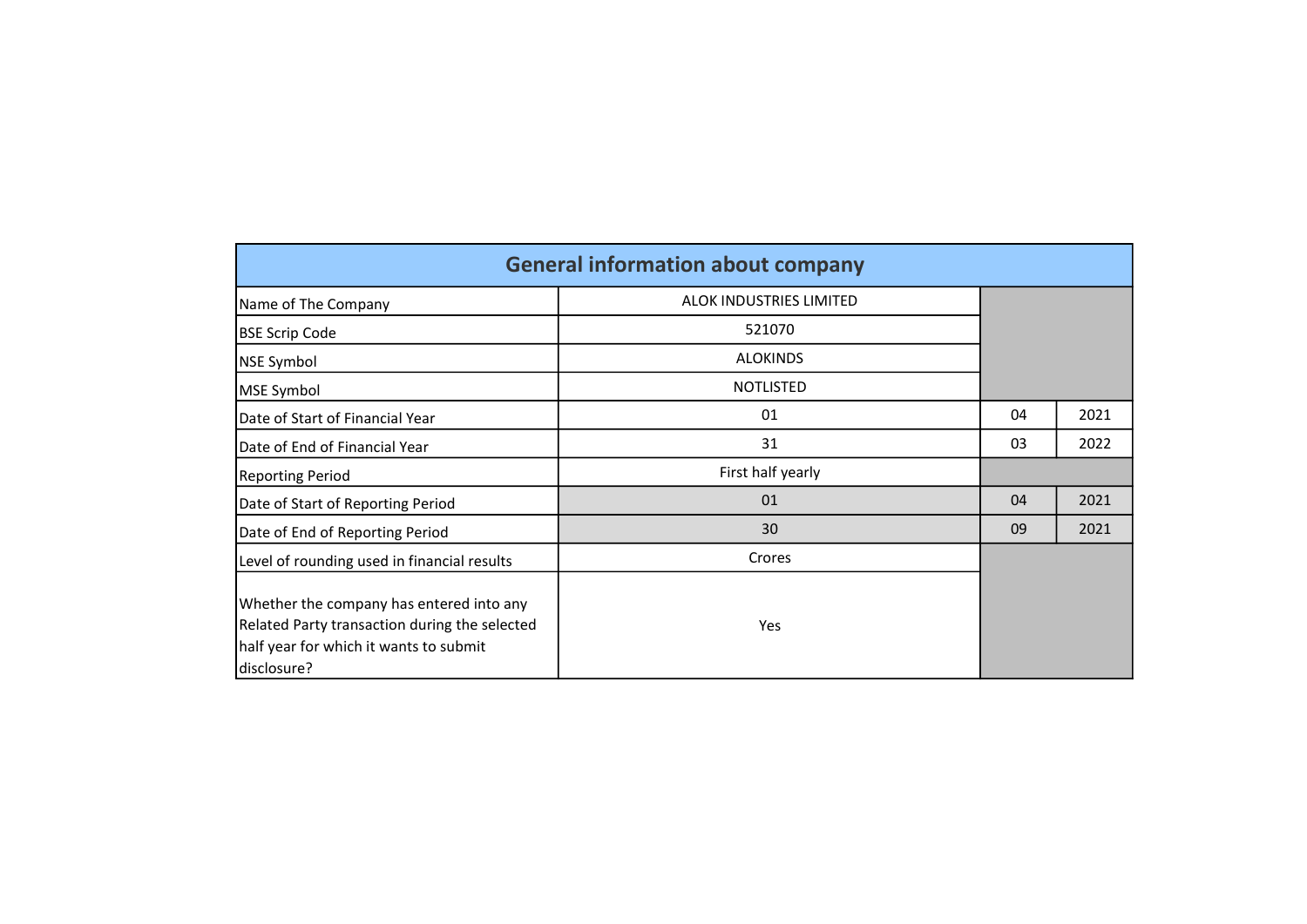|   |                                                                                                                                                                                                                                | <b>Related party transactions</b>                                                                         |                                                                                                                                                                                                                                                                    |                               |                                          |                     |  |                                                                                                                                                                                                                                |  |  |  |  |  |  |                    |  |      |              |  |  |                         |                                                               |                  |  |  |  |        |             |               |          |               |                                                                                                                                          |         |                       |               |                          |         |               |         |               |         |                          |               |      |
|---|--------------------------------------------------------------------------------------------------------------------------------------------------------------------------------------------------------------------------------|-----------------------------------------------------------------------------------------------------------|--------------------------------------------------------------------------------------------------------------------------------------------------------------------------------------------------------------------------------------------------------------------|-------------------------------|------------------------------------------|---------------------|--|--------------------------------------------------------------------------------------------------------------------------------------------------------------------------------------------------------------------------------|--|--|--|--|--|--|--------------------|--|------|--------------|--|--|-------------------------|---------------------------------------------------------------|------------------|--|--|--|--------|-------------|---------------|----------|---------------|------------------------------------------------------------------------------------------------------------------------------------------|---------|-----------------------|---------------|--------------------------|---------|---------------|---------|---------------|---------|--------------------------|---------------|------|
|   |                                                                                                                                                                                                                                | A. Details of related party                                                                               |                                                                                                                                                                                                                                                                    |                               | B. Details of related party transactions |                     |  |                                                                                                                                                                                                                                |  |  |  |  |  |  |                    |  |      | Remuneration |  |  | C. Outstanding balances |                                                               |                  |  |  |  |        |             |               |          |               |                                                                                                                                          |         |                       |               |                          |         |               |         |               |         |                          |               |      |
|   |                                                                                                                                                                                                                                |                                                                                                           |                                                                                                                                                                                                                                                                    |                               |                                          |                     |  |                                                                                                                                                                                                                                |  |  |  |  |  |  |                    |  |      |              |  |  |                         |                                                               |                  |  |  |  |        | Receivables |               | Payables |               | $\begin{tabular}{ c c } \hline \texttt{Loans and advances} & \texttt{Loans and advances} \\ \hline given & \texttt{taken} \end{tabular}$ |         |                       |               |                          |         |               |         |               |         |                          |               |      |
|   |                                                                                                                                                                                                                                |                                                                                                           |                                                                                                                                                                                                                                                                    |                               |                                          |                     |  | Name of Categorie description (Party and Count and Contrast Count of Categorie (Secreting the contrast contrast contrast contrast contrast contrast contrast contrast contrast contrast contrast contrast contrast contrast co |  |  |  |  |  |  | Deposits<br>placed |  |      | ransfers     |  |  |                         | $\begin{tabular}{c} \bf Dividend \\ \bf income \end{tabular}$ | Dividend<br>paid |  |  |  | Others | Secured     | Un<br>Secured | Secured  | Un<br>Secured | Un<br>Secured<br>Secured                                                                                                                 | Secured | Secured<br>Jn Secured | Un<br>Secured | Un<br>Secured<br>Secured | Secured | Un<br>Secured | Secured | Un<br>Secured | Secured | Un<br>Secured<br>Secured | Un<br>Secured | Note |
|   | Add and a set of the set of the set of the set of the set of the set of the set of the set of the set of the set of the set of the set of the set of the set of the set of the set of the set of the set of the set of the set |                                                                                                           |                                                                                                                                                                                                                                                                    |                               |                                          |                     |  |                                                                                                                                                                                                                                |  |  |  |  |  |  |                    |  |      |              |  |  |                         |                                                               |                  |  |  |  |        |             |               |          |               |                                                                                                                                          |         |                       |               |                          |         |               |         |               |         |                          |               |      |
|   |                                                                                                                                                                                                                                |                                                                                                           |                                                                                                                                                                                                                                                                    |                               |                                          |                     |  |                                                                                                                                                                                                                                |  |  |  |  |  |  |                    |  |      |              |  |  |                         |                                                               |                  |  |  |  |        |             |               |          |               |                                                                                                                                          |         |                       |               |                          |         |               |         |               |         |                          |               |      |
|   |                                                                                                                                                                                                                                |                                                                                                           |                                                                                                                                                                                                                                                                    | L17110M                       |                                          |                     |  |                                                                                                                                                                                                                                |  |  |  |  |  |  |                    |  |      |              |  |  |                         |                                                               |                  |  |  |  |        |             |               |          |               |                                                                                                                                          |         |                       |               |                          |         |               |         |               |         |                          |               |      |
|   | RELIANCE<br>INDUSTRI<br>ES<br>1 LIMITED s                                                                                                                                                                                      |                                                                                                           |                                                                                                                                                                                                                                                                    | H1973PLC<br>019786            | 1348.09                                  | 48.90               |  |                                                                                                                                                                                                                                |  |  |  |  |  |  |                    |  | 0.00 |              |  |  |                         |                                                               |                  |  |  |  |        |             |               | 0.00     | 629.58        |                                                                                                                                          |         | 2866.58               |               |                          |         |               |         |               |         |                          |               |      |
|   |                                                                                                                                                                                                                                |                                                                                                           |                                                                                                                                                                                                                                                                    |                               |                                          |                     |  |                                                                                                                                                                                                                                |  |  |  |  |  |  |                    |  |      |              |  |  |                         |                                                               |                  |  |  |  |        |             |               |          |               |                                                                                                                                          |         |                       |               |                          |         |               |         |               |         |                          |               |      |
|   |                                                                                                                                                                                                                                |                                                                                                           | Member<br>Members<br>of the<br>same<br>same<br>Reliance<br>Reliance<br>Promoter Industries<br>Promoter Industries<br>Promoter Industries<br>Promoter Industries<br>Promoter Industries                                                                             | U01100M                       |                                          |                     |  |                                                                                                                                                                                                                                |  |  |  |  |  |  |                    |  |      |              |  |  |                         |                                                               |                  |  |  |  |        |             |               |          |               |                                                                                                                                          |         |                       |               |                          |         |               |         |               |         |                          |               |      |
|   |                                                                                                                                                                                                                                | Limited sGroup Limited                                                                                    |                                                                                                                                                                                                                                                                    | 120563                        | 98.82                                    |                     |  |                                                                                                                                                                                                                                |  |  |  |  |  |  |                    |  |      |              |  |  |                         |                                                               |                  |  |  |  |        |             |               |          |               |                                                                                                                                          |         |                       |               |                          |         |               |         |               |         |                          |               |      |
|   |                                                                                                                                                                                                                                | Limited s Group Limited                                                                                   | Members<br>of the<br>same<br>Reliance<br>Group i.e.<br>Corporat<br>e IT Park<br>Promoter Industries<br>Promoter Industries<br>Promoter Industries                                                                                                                  | U74140GJ<br>2001PLC1<br>07554 |                                          | 0.0                 |  |                                                                                                                                                                                                                                |  |  |  |  |  |  |                    |  |      |              |  |  |                         |                                                               |                  |  |  |  |        |             |               |          |               |                                                                                                                                          |         |                       |               |                          |         |               |         |               |         |                          |               |      |
|   |                                                                                                                                                                                                                                |                                                                                                           | Members                                                                                                                                                                                                                                                            |                               |                                          |                     |  |                                                                                                                                                                                                                                |  |  |  |  |  |  |                    |  |      |              |  |  |                         |                                                               |                  |  |  |  |        |             |               |          |               |                                                                                                                                          |         |                       |               |                          |         |               |         |               |         |                          |               |      |
|   |                                                                                                                                                                                                                                |                                                                                                           |                                                                                                                                                                                                                                                                    |                               |                                          |                     |  |                                                                                                                                                                                                                                |  |  |  |  |  |  |                    |  |      |              |  |  |                         |                                                               |                  |  |  |  |        |             |               |          |               |                                                                                                                                          |         |                       |               |                          |         |               |         |               |         |                          |               |      |
|   |                                                                                                                                                                                                                                |                                                                                                           | Members<br>of the<br>same<br>Reliance<br>Gas<br>Pipelines<br>Promoter Industries<br>Universe Promoter Industries<br>Pipelines<br>Pipelines                                                                                                                         | U60300M                       |                                          |                     |  |                                                                                                                                                                                                                                |  |  |  |  |  |  |                    |  |      |              |  |  |                         |                                                               |                  |  |  |  |        |             |               |          |               |                                                                                                                                          |         |                       |               |                          |         |               |         |               |         |                          |               |      |
|   |                                                                                                                                                                                                                                | Limited sGroup Limited                                                                                    |                                                                                                                                                                                                                                                                    | 059678                        |                                          |                     |  |                                                                                                                                                                                                                                |  |  |  |  |  |  |                    |  |      |              |  |  |                         |                                                               |                  |  |  |  |        |             |               |          |               |                                                                                                                                          |         |                       |               |                          |         |               |         |               |         |                          |               |      |
|   |                                                                                                                                                                                                                                |                                                                                                           | Members<br>Members<br>of the<br>same<br>Indiawin<br>Sports<br>Private Promoter Industries<br>Private Promoter Industries<br>Private Promoter Industries<br>Private Promoter Industries<br>Private Promoter Industries<br>Private Promoter Industries               |                               |                                          |                     |  |                                                                                                                                                                                                                                |  |  |  |  |  |  |                    |  |      |              |  |  |                         |                                                               |                  |  |  |  |        |             |               |          |               |                                                                                                                                          |         |                       |               |                          |         |               |         |               |         |                          |               |      |
|   |                                                                                                                                                                                                                                |                                                                                                           |                                                                                                                                                                                                                                                                    | US1109M                       |                                          |                     |  |                                                                                                                                                                                                                                |  |  |  |  |  |  |                    |  |      |              |  |  |                         |                                                               |                  |  |  |  |        |             |               |          |               |                                                                                                                                          |         |                       |               |                          |         |               |         |               |         |                          |               |      |
|   |                                                                                                                                                                                                                                |                                                                                                           | Frivate Promoter Insulated<br>Limited<br>Reliance<br>Reliance<br>Reperty same<br>Managem<br>Managem<br>Services<br>Services<br>Services<br>Propulsities<br>Services<br>Propulsities<br>Services<br>Propulsities<br>Propulsities<br>Reliance<br>Reliance<br>Relianc | C176254                       |                                          |                     |  |                                                                                                                                                                                                                                |  |  |  |  |  |  |                    |  |      |              |  |  |                         |                                                               |                  |  |  |  |        |             |               |          |               |                                                                                                                                          |         |                       |               |                          |         |               |         |               |         |                          |               |      |
|   |                                                                                                                                                                                                                                |                                                                                                           |                                                                                                                                                                                                                                                                    | U72501G                       |                                          |                     |  |                                                                                                                                                                                                                                |  |  |  |  |  |  |                    |  |      |              |  |  |                         |                                                               |                  |  |  |  |        |             |               |          |               |                                                                                                                                          |         |                       |               |                          |         |               |         |               |         |                          |               |      |
|   |                                                                                                                                                                                                                                | 6 Limited s Group Limited                                                                                 |                                                                                                                                                                                                                                                                    | 2019PLC1<br>08755             |                                          | 0.00                |  |                                                                                                                                                                                                                                |  |  |  |  |  |  |                    |  |      |              |  |  |                         |                                                               |                  |  |  |  |        |             | 0.00          |          |               |                                                                                                                                          |         |                       |               |                          |         |               |         |               |         |                          |               |      |
|   | Gujarat<br>Chemical<br>Port                                                                                                                                                                                                    |                                                                                                           | Members<br>Members<br>of the<br>same<br>Same<br>Group i.e.<br>Reliance<br>Promoter Industries<br>Members                                                                                                                                                           | LJ99999GJ<br>1992PLCO         |                                          |                     |  |                                                                                                                                                                                                                                |  |  |  |  |  |  |                    |  |      |              |  |  |                         |                                                               |                  |  |  |  |        |             |               |          |               |                                                                                                                                          |         |                       |               |                          |         |               |         |               |         |                          |               |      |
|   | Reliance F                                                                                                                                                                                                                     | Limited s Group Limited                                                                                   |                                                                                                                                                                                                                                                                    |                               |                                          | $\frac{0.01}{0.60}$ |  |                                                                                                                                                                                                                                |  |  |  |  |  |  |                    |  |      |              |  |  |                         |                                                               |                  |  |  |  |        |             |               |          |               |                                                                                                                                          |         |                       |               |                          |         |               |         |               |         |                          |               |      |
| 8 |                                                                                                                                                                                                                                | Promoter Industries<br>s Group Limited                                                                    | Members<br>of the<br>same<br>Group i.e.<br>Reliance                                                                                                                                                                                                                | U85110M<br>1207270            |                                          |                     |  |                                                                                                                                                                                                                                |  |  |  |  |  |  |                    |  |      |              |  |  |                         |                                                               |                  |  |  |  |        |             |               |          |               |                                                                                                                                          |         |                       |               |                          |         |               |         |               |         |                          |               |      |
|   |                                                                                                                                                                                                                                |                                                                                                           |                                                                                                                                                                                                                                                                    |                               |                                          |                     |  |                                                                                                                                                                                                                                |  |  |  |  |  |  |                    |  |      |              |  |  |                         |                                                               |                  |  |  |  |        |             |               |          |               |                                                                                                                                          |         |                       |               |                          |         |               |         |               |         |                          |               |      |
|   |                                                                                                                                                                                                                                | 9 chool s Group Limited                                                                                   | Members<br>of the<br>same<br>Soroup i.e.<br>Dhirubhai<br>Promoter Industries<br>Ambani S<br>Promoter Industries<br>Antalis                                                                                                                                         |                               |                                          |                     |  |                                                                                                                                                                                                                                |  |  |  |  |  |  |                    |  |      |              |  |  |                         |                                                               |                  |  |  |  |        |             |               |          |               |                                                                                                                                          |         |                       |               |                          |         |               |         |               |         |                          |               |      |
|   |                                                                                                                                                                                                                                |                                                                                                           | Members<br>of the<br>same<br>Sikka Port<br>s & Termi<br>s Reliance<br>nal Limite<br>Promoter Industries                                                                                                                                                            | U45102GJ<br>1997PLC0          |                                          |                     |  |                                                                                                                                                                                                                                |  |  |  |  |  |  |                    |  |      |              |  |  |                         |                                                               |                  |  |  |  |        |             |               |          |               |                                                                                                                                          |         |                       |               |                          |         |               |         |               |         |                          |               |      |
|   | $10$ d                                                                                                                                                                                                                         | s Group Limited                                                                                           |                                                                                                                                                                                                                                                                    | 31906                         |                                          |                     |  |                                                                                                                                                                                                                                |  |  |  |  |  |  |                    |  |      |              |  |  |                         |                                                               |                  |  |  |  |        |             |               |          |               |                                                                                                                                          |         |                       |               |                          |         |               |         |               |         |                          |               |      |
|   | $\begin{array}{c} \text{Sir H N Ho} \\ \text{spital Tru} \\ \text{st,} \end{array}$                                                                                                                                            | Members<br>of the<br>same<br>for Group i.e.<br>Reliance<br>Promoter Industries<br>Girgaon s Group Limited | Members                                                                                                                                                                                                                                                            |                               |                                          | 0.5                 |  |                                                                                                                                                                                                                                |  |  |  |  |  |  |                    |  |      |              |  |  |                         |                                                               |                  |  |  |  |        |             |               |          |               |                                                                                                                                          |         |                       |               |                          |         |               |         |               |         |                          |               |      |
|   |                                                                                                                                                                                                                                |                                                                                                           | Members                                                                                                                                                                                                                                                            |                               |                                          |                     |  |                                                                                                                                                                                                                                |  |  |  |  |  |  |                    |  |      |              |  |  |                         |                                                               |                  |  |  |  |        |             |               |          |               |                                                                                                                                          |         |                       |               |                          |         |               |         |               |         |                          |               |      |
|   | $\begin{tabular}{ l l } \hline Reliance \\ \hline \textbf{Jio} \\ \hline \textbf{Infocom} \\ \hline \end{tabular}$                                                                                                             | 12 Limited sGroup Limited                                                                                 | of the<br>same<br>Group i.e.<br>Reliance<br>moter Industries                                                                                                                                                                                                       | 072900G1 <br>05869            |                                          |                     |  |                                                                                                                                                                                                                                |  |  |  |  |  |  |                    |  |      |              |  |  |                         |                                                               |                  |  |  |  |        |             |               |          |               |                                                                                                                                          |         |                       |               |                          |         |               |         |               |         |                          |               |      |
|   | Hathway<br>Cable and                                                                                                                                                                                                           | Datacom Promoter Industries                                                                               | Member<br>Members<br>of the<br>same<br>Group i.e.<br>Reliance<br>Limited s Group Limited                                                                                                                                                                           | L64204M<br>011421             |                                          |                     |  |                                                                                                                                                                                                                                |  |  |  |  |  |  |                    |  |      |              |  |  |                         |                                                               |                  |  |  |  |        |             |               |          |               |                                                                                                                                          |         |                       |               |                          |         |               |         |               |         |                          |               |      |